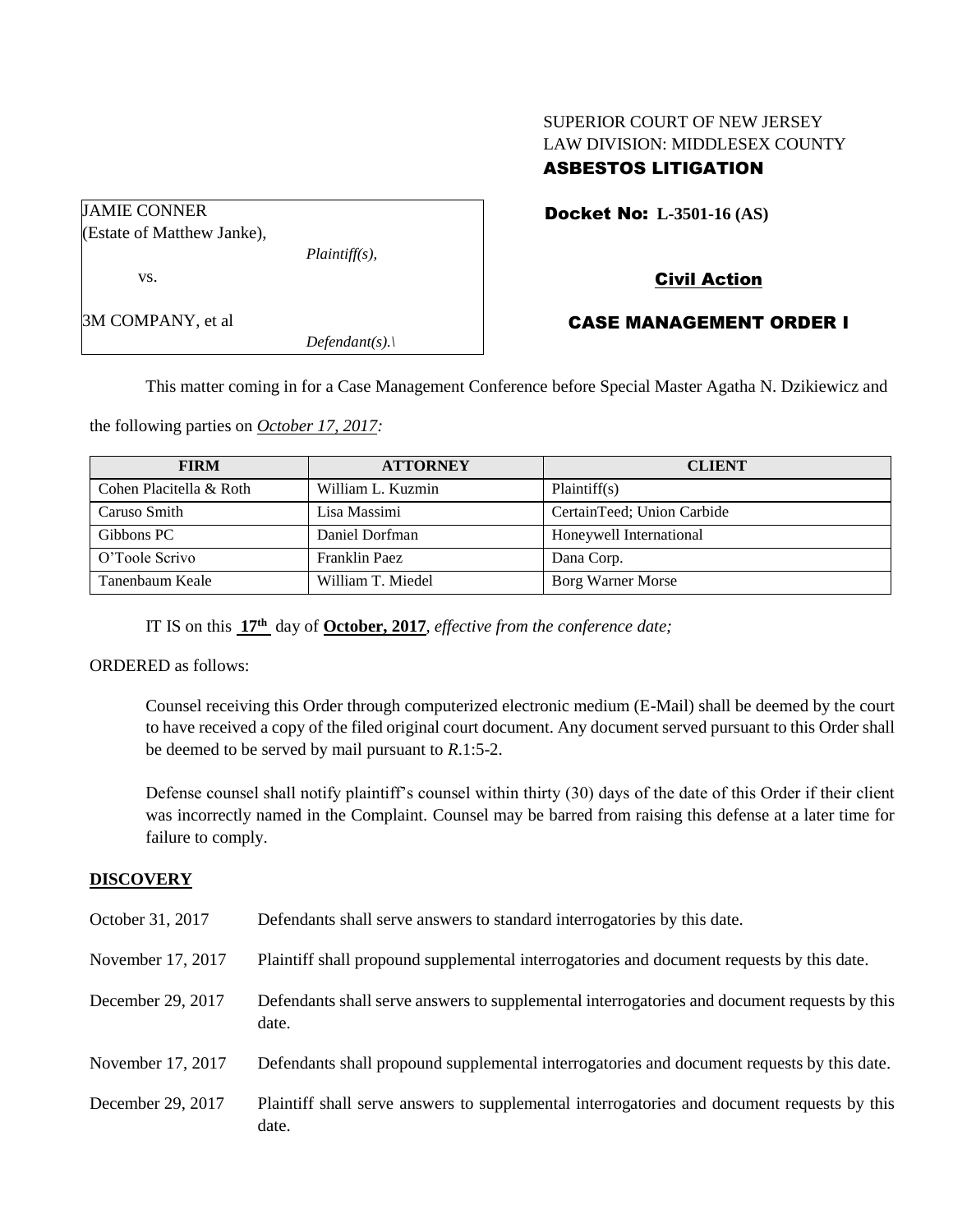- May 31, 2018 Fact discovery, including depositions, shall be completed by this date. Plaintiff's counsel shall contact the Special Master within one week of this deadline if all fact discovery is not completed.
- June 15, 2018 Depositions of corporate representatives shall be completed by this date.

### **EARLY SETTLEMENT**

July 6, 2018 Settlement demands shall be served on all counsel and the Special Master by this date.

### **SUMMARY JUDGMENT MOTION PRACTICE**

| July 6, 2018    | Plaintiff's counsel shall advise, in writing, of intent not to oppose motions by this date. |
|-----------------|---------------------------------------------------------------------------------------------|
| July 20, 2018   | Summary judgment motions shall be filed no later than this date.                            |
| August 17, 2018 | Last return date for summary judgment motions.                                              |

### **MEDICAL DEFENSE**

- June 29, 2018 Plaintiff shall serve medical expert reports by this date.
- September 14, 2018 Defendants shall identify its medical experts and serve medical reports, if any, by this date. In addition, defendants shall notify plaintiff's counsel (as well as all counsel of record) of a joinder in an expert medical defense by this date.

#### **LIABILITY EXPERT REPORTS**

- June 29, 2018 Plaintiff shall identify its liability experts and serve liability expert reports or a certified expert statement by this date or waive any opportunity to rely on liability expert testimony.
- September 14, 2018 Defendants shall identify its liability experts and serve liability expert reports, if any, by this date or waive any opportunity to rely on liability expert testimony.

### **ECONOMIST EXPERT REPORTS**

- June 29, 2018 Plaintiff shall identify its expert economists and serve expert economist report(s), if any, by this date or waive any opportunity to rely on economic expert testimony.
- September 14, 2018 Defendants shall identify its expert economists and serve expert economist report(s), if any, by this date or waive any opportunity to rely on economic expert testimony.

#### **EXPERT DEPOSITIONS**

October 12, 2018 Expert depositions shall be completed by this date. To the extent that plaintiff and defendant generic experts have been deposed before, the parties seeking that deposition in this case must file an application before the Special Master and demonstrate the necessity for that deposition. To the extent possible, documents requested in a deposition notice directed to an expert shall be produced three days in advance of the expert deposition. The expert shall not be required to produce documents that are readily accessible in the public domain.

 $\_$  ,  $\_$  ,  $\_$  ,  $\_$  ,  $\_$  ,  $\_$  ,  $\_$  ,  $\_$  ,  $\_$  ,  $\_$  ,  $\_$  ,  $\_$  ,  $\_$  ,  $\_$  ,  $\_$  ,  $\_$  ,  $\_$  ,  $\_$  ,  $\_$  ,  $\_$  ,  $\_$  ,  $\_$  ,  $\_$  ,  $\_$  ,  $\_$  ,  $\_$  ,  $\_$  ,  $\_$  ,  $\_$  ,  $\_$  ,  $\_$  ,  $\_$  ,  $\_$  ,  $\_$  ,  $\_$  ,  $\_$  ,  $\_$  ,